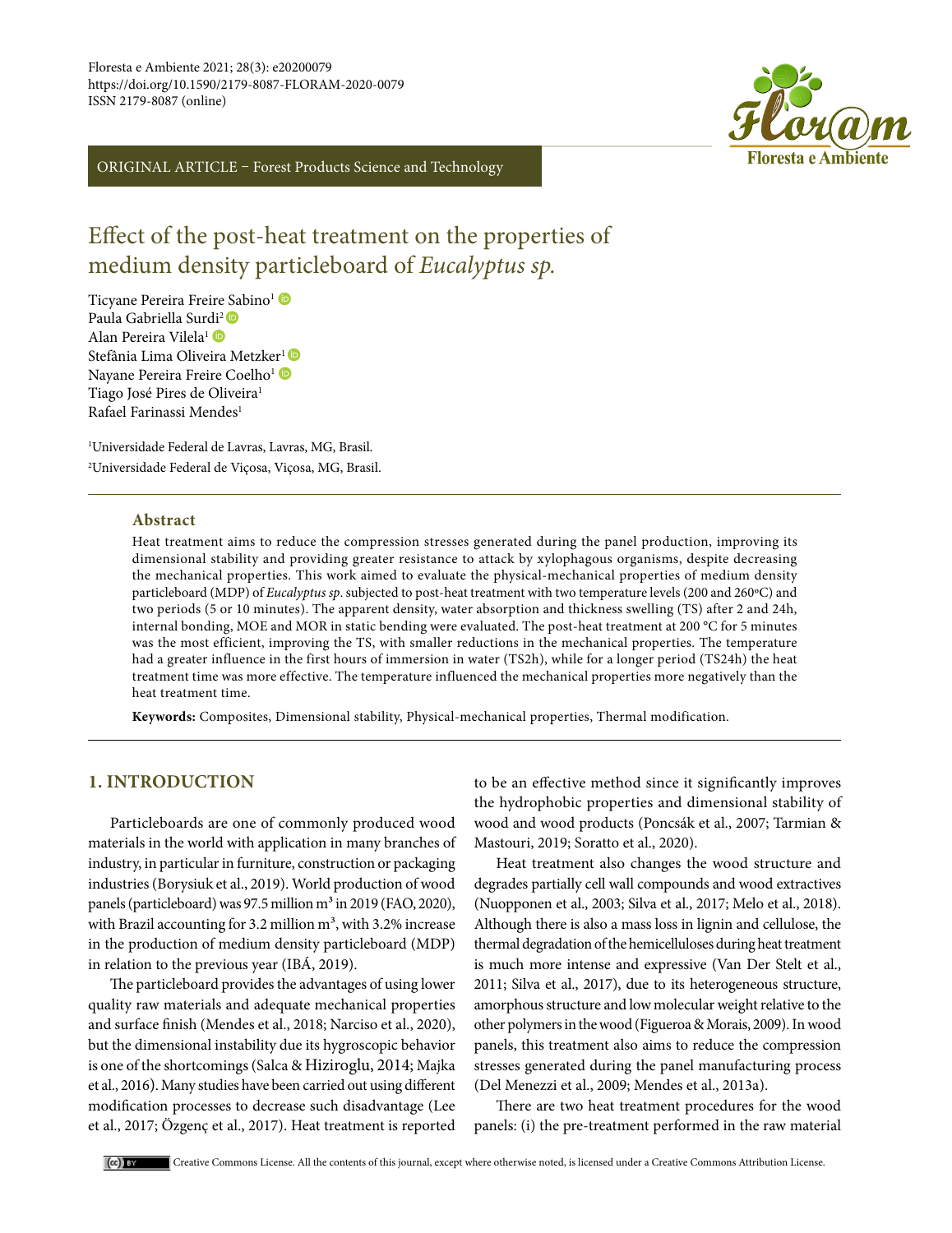of panels, i.e., in the particles (Ayrilmis et al., 2011; Mendes et al., 2013a; Mendes et al., 2013b; Ribeiro et al., 2020), and (ii) the post-treatment performed in the panels after being consolidated and stabilized (Mendes et al., 2013b; Carvalho et al., 2015; Oliveira et al., 2017; Hill et al., 2021). Therefore, regardless of how it is applied, the heat treatment consists of the application of temperature between 100 and 250 °C in the wood or wood products (Kocaefe et al., 2010; Silva et al., 2018; Wang et al., 2018).

Thus, some researches have been aiming to evaluate its influence on MDP (Carvalho et al., 2015; Melo et al., 2018), medium density fiberboard - MDF (Lee et al., 2015; Oliveira et al., 2017; Wang et al., 2020), Plywood (Lunguleasa et al., 2018; Bekhta, 2020) and oriented strand board - OSB (Okino et al., 2007; Mendes et al, 2013ab). The results were promising in most cases and the heat treatment in already consolidated panels provided an improvement in material's dimensional stability and resistance to the attack of xylophagous organisms, despite decreasing the mechanical properties.

In order to obtain a treatment that improves the dimensional stability of eucalyptus panels with the least possible effect on the reduction of mechanical properties, the objective of this work was to evaluate the physical and mechanical properties of MDP subjected to post-heat treatment with two temperature levels and two times of duration.

## **2. MATERIAL AND METHODS**

#### *2.1. Obtaining of material*

One commercial MDP produced with *Eucalyptus* sp. particles, urea-formaldehyde adhesive and dimensions of 2.750 x 1.830 x 0.015 m (length, width and thickness, respectively) was evaluated. The panel was cut in specimens with dimensions of 50 x 50 cm (length and width) and acclimatized in a room with a temperature of 20  $\pm$  2 °C and relative humidity of  $65 \pm 5$ %, up to constant mass.

The choice to use only one commercial panel, and its division in specimens for heat treatment in a laboratory press, aimed at greater homogenization of the initial properties of the panel for the different treatments, allowing the evaluation of the effect of the heat treatment on its physical and mechanical properties.

# *2.2. Heat treatment*

The heat treatment of the samples was performed in a hydraulic press for 5 and 10 minutes at 200 and 260 °C (Table 1), with three replications for each treatment. The pressure used was 0.5 kgf/cm² to promote a good contact between the press

plates and the sample and hence facilitate the temperature conduction. The parameters evaluated in this study were based on Oliveira et al. (2017) and Carvalho et al. (2015).

**Table 1.** Description of heat treatments.

| <b>Treatments</b> | Temperature $({}^{\circ}C)$ | Time (min.) |
|-------------------|-----------------------------|-------------|
| Control           |                             |             |
| T1                |                             | 5           |
| T <sub>2</sub>    | 200                         | 10          |
| T <sub>3</sub>    |                             | 5           |
| T4                | 260                         |             |

# *2.3. Physical and mechanical characterization of the samples*

Samples of MDP, treated and untreated, were cut using a circular saw. The apparent density, water absorption (WA) and thickness swelling (TS) after 2h and 24h of immersion, and internal bonding (IB) were performed following the requirements of the ASTM - D1037 standard (ASTM, 2012). The modulus of rupture (MOR) and modulus of elasticity (MOE) in static bending were determined according to the DIN 52362 NHSS standard (DIN, 1982). The EN 312 standard (ECS, 2003) was used as a comparison parameter for the results obtained.

#### *2.4. Statistical analysis*

The results of the physical and mechanical properties in relation to the heat treatment of the MDP samples were analyzed in a completely randomized design, in a factorial arrangement with two temperatures (200 and 260 °C) and two times (5 and 10 minutes) and a control (MDP without heat treatment). The means were grouped using the Scott-Knott test ( $p \le 0.05$ ). The results considered the values of the control and were submitted to the Dunnett test ( $p \le 0.05$ ).

#### **3. RESULTS AND DISCUSSION**

#### *3.1. Physical properties*

Table 2 shows the values of apparent density and thickness obtained for samples with and without heat treatment. The apparent density was 9.5% higher in the untreated (control) than in samples treated for 10 minutes at 260 °C (Table 2). The NBR 14810 standard (ABNT, 2018) establishes that medium density panels are those with values between 0.51 and  $0.75$ g/cm<sup>3</sup>. In view of this classification, only samples treated at 260 °C for 10 min do not fit the category of medium density panels.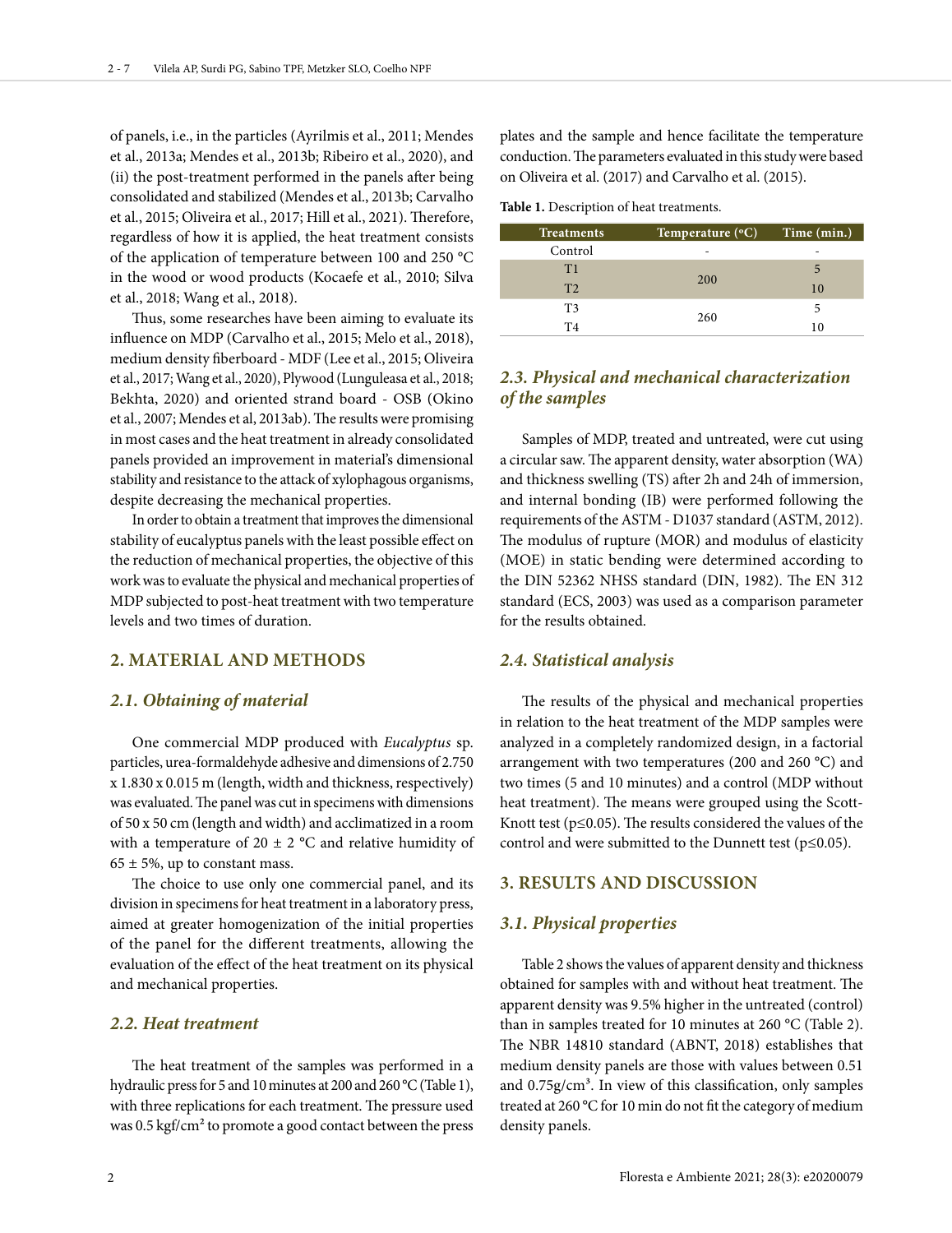The decrease in the apparent density with the increase in the heat treatment time and temperature is due partially to the mass loss of the MDP by the thermochemical degradation of its volatilized constituents; this reduces the mass ratio over the sample volume and, consequently, the apparent density (Mendes et al., 2013a; Ribeiro et al., 2020). In additional, the thickness increased with the increase in the heat treatment temperature and time from 15.58 cm (control) to 16.08 cm in the 260 °C/10 min treatment (Table 2). The reduction of the apparent density of the material is linked to the increase of the sample's final thickness due to the partial release of compression stresses (Mendes et al., 2013b). According to Maloney (1993), an increase or expansion in the thickness occurs for most of the particleboards following the opening of the hot press, at the end of pressing, following the pressing pressure relaxation.

Mendes et al. (2013a) when evaluating post-heat treatment in OSB panels at temperatures of 220 °C for 12 minutes, observed a reduction in the panels density between 4 to 6.7%. Ribeiro et al. (2020) when studying the heat treatment in sugarcane bagasse MDP at temperatures of 170, 200 and 230 °C observed density reductions in the range of 5.5 to 6.3%. Carvalho et al. (2015) applied heat treatment at 200, 230 and 260 °C for 8 and 12 min in MDP produced with sugarcane bagasse and observed a reduction from 0.0% to 8.2% in the final density of panels by increasing the temperature and the duration of treatment. In this study, the reduction of apparent density was about 4.8 to 9.5%.

**Table 2.** Effect of heat treatment on apparent density and thickness of MDP.

| Treatments      | Apparent density $(g/cm3)$ | Thickness (cm)     |
|-----------------|----------------------------|--------------------|
| Control         | $0.63^{(0.01)}$ a          | $15.58^{(0.07)}$ a |
| $200 °C/5$ min  | $0.60^{(0.01)}$ b          | $15.77^{(0.12)}$ b |
| $200 °C/10$ min | $0.60^{(0.01)}$ b          | $15.73^{(0.10)}$ b |
| $260 °C/5$ min  | $0.60^{(0.01)}$            | $15.78^{(0.10)}$ b |
| $260 °C/10$ min | $0.57^{(0.01)}c$           | $16.08^{(0.05)}c$  |

Means followed by the same letter in column do not statistically differ according to Scott-Knott test at 5% significance. The standard deviation is indicated in parentheses.

Table 3 shows the values of water absorption and thickness swelling obtained for samples with and without heat treatment. All values of WA2h of the heat-treated samples differed statistically from the control, increasing from 15.16 to 32.42%, depending of the time and temperature used. The higher water absorption is due to the compression stresses present in the MDP, which are released after the heat treatment, increasing its thickness (Table 2) and allowing more water entering the interior in a shorter time. After 24h contact with water, this effect of heat treatment is no longer observed, since the

It was observed that the increase provided by the release of pressing pressures of eucalyptus MDP had a more marked effect than the thermal degradation of hemicelluloses. Thus, the water absorption of the samples was not reduced, as observed by other authors (Tjeerdsma & Militz, 2005; Ayrilmis et al, 2009; Carvalho et al, 2015). This fact may be associated, besides the release of pressing pressures, with the higher thermal depolymerization of the cellulose that occurs between the temperatures 200 and 280 ºC (Figueroa & Moraes, 2009), being more pronounced from 240 °C (Cavdar et al., 2014) what could favor the water absorption of eucalyptus wood.

**Table 3.** Effect of heat treatment on WA and TS of MDP.

|                        | WA 2h                 | <b>WA24h</b>                           | TS2h                                                                      | TS24h                 |
|------------------------|-----------------------|----------------------------------------|---------------------------------------------------------------------------|-----------------------|
| <b>Treatments</b>      | %                     |                                        |                                                                           |                       |
| Control                | $26.19^{(3.43)}$      | $67.87^{(2.20)}$                       | $10.16^{(1.37)}$                                                          | $19.36^{(0.99)}$      |
| $200^{\circ}$ C/5 min  | $33.26^{(4.83)*}$     | $69.57^{(5.81)}$ ns                    | $8.36^{(0.66)\ast}$                                                       | $16.82^{(1.23)\ast}$  |
| $200^{\circ}$ C/10 min | $30.55^{(6.38)*}$     | $69.92^{(6.92)}$ ns                    | $7.53^{(1.07)*}$                                                          | $18.79^{(1.63)}$ ns   |
| $260^{\circ}$ C/5 min  | $30.39^{(6.69)*}$     | $64.74^{(8.99)}$ ns $9.03^{(0.27)}$ ns |                                                                           | $16.68^{(0.34)\star}$ |
| $260^{\circ}$ C/10 min | $34.68^{(6.46)\star}$ |                                        | $68.56^{(5.35)}$ ns 10.05 <sup>(0.55)</sup> ns 17.82 <sup>(0.84)</sup> ns |                       |

\*Differences, at the same column, among treatments and the control by the Dunnett test ( $\alpha$ = 0.05). ns does not differ, at column, from the control treatment by the Dunnett's test ( $\alpha$  = 0.05). The standard deviation is indicated in parentheses.

Interactions were not observed between both temperatures (200 and 260  $^{\circ}$ C) and both times (5 and 10 min) of heat treatment when evaluating the properties of WA2h and WA24h, as well as no effect of the level of temperature and time of heat treatment was verified when evaluated separately.

The TS2h values of samples heat-treated at 200 °C differed statistically from the control, showing a reduction of 17.71% and 25.86% for the 5 and 10 minutes periods, respectively (Table 3). For TS24h, the treatments at 200 and 260 °C with duration of 5 minutes showed a significant improvement in relation to samples without heat treatment (control), because the values of this property reduced 13.12% and 13.84%, respectively (Table 3).

Winandy and Krzysik (2007) studied the temperature and time effects of heat treatment on the properties of MDF panels and affirm that the decrease in thickness swelling values is related to the inhibition of moisture absorption of the material due to the reduction of hemicellulose present in wood. While Sivonen et al. (2002) explain that heat treatment increases the degree of entanglement within the lignin matrix and that this fact may be associated with the reduced hygroscopicity of thermally treated wood, thus improving the dimensional stability of the material. In the case of chemical modification, the hemicelluloses are initially broken down into monomeric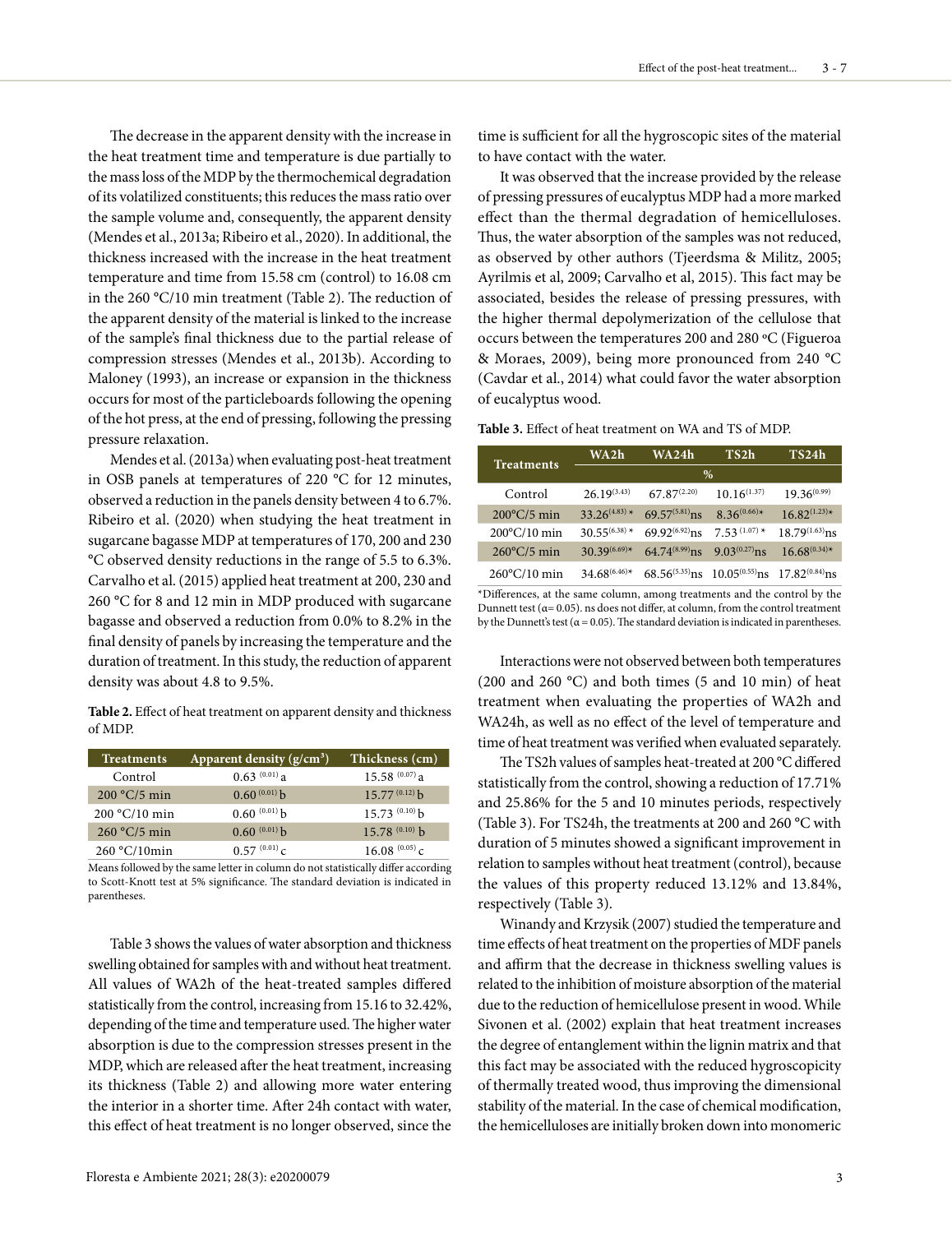structures, which are then dehydrated in aldehydes and form furfural units when derived from the pentoses and hydroxymethylfurfural units when derived from the hexoses, thus rendering a material less hygroscopic (Tjeerdsma & Militz, 2005; Yildiz & Gumuskaya, 2007; Winandy & Krzysik, 2007; Uimonen et al., 2020; Hill et al., 2021).

The reductions in thickness swelling values are also associated with the release of compression stress before the panel is exposed to moisture (Carvalho et al., 2015). Del Menezzi et al. (2008) explain that the stress releases are due to the nature of polymers that compose the wood, mainly lignin, which are viscoelastic materials, i.e., the polymer becomes viscous with increasing temperature, losing its stiffness and hence releasing the compression stresses.

Table 4 shows that there were interactions between the two temperatures (200 and 260 °C) and the two times (5 and 10 min) of the heat treatment in relation to the values of TS2h and TS24h. The increase of temperature and time had a negative effect on the TS2h property with highest value in the treatment of 10 min and 260 °C. In the TS24h property, there was a significant effect of the heat treatment time only at the temperature of 200 °C, and the duration of 10 min showed the highest average value of swelling.

**Table 4.** Interactions between temperature and heat treatment time on the TS2h and TS24h of MDP.

|                  | TS2h(%)                                 |                     |
|------------------|-----------------------------------------|---------------------|
| Temperature/Time | $5 \text{ min}$                         | $10 \text{ min}$    |
| 200 °C           | $8.36\ ^{(0.66)}$ Aa                    | 7.53 $(1.07)$ Aa    |
| 260 °C           | $9.03^{(0.27)}$ Aa                      | $10.05^{(0.55)}$ Bb |
|                  | TS24h (%)                               |                     |
| 200 °C           | 16.82 $(1.23)$ Aa                       | $18.79^{(1.63)}$ Ab |
| 260 °C           | 16.68 <sup><math>(0.34)</math></sup> Aa | $17.82^{(0.84)}$ Aa |

Means followed by the same uppercase letter, per column, or lower case, per line, do not differ by Scott-Knott test (p> 0.05). The standard deviation is indicated in parentheses.

Particleboards produced with the *Populus* wood and heat-treated with a temperature of 190 °C in times of 5, 10, 15, 20 and 25 min, and at 220 °C for 5 and 10 min showed reductions between 14.9% and 25.0% for the TS24h property (Xiangquan et al., 1997). Panels produced with sugarcane bagasse and heat-treated at 260 °C for 12 min had reductions for TS2h and TS24h of 26.6% and 47.0%, respectively (Carvalho et al., 2015).

The samples without heat treatment and treated at 200 and 260 °C did not meet the requirements of the EN 312 standard (ECS, 2003) and NBR14810 (ABNT, 2018) which establishes maximum value for TS24h of 14% for MDP of general use

under moist conditions. However, all treatments met the NBR14810 (ABNT, 2018) standard for non-structural use in dry conditions, which determines the TS24h value of 22%.

## *3.2. Mechanical properties*

Table 5 shows the values of MOE, MOR and IB obtained for samples with and without heat treatment. The values of MOE differed statistically being between 19.77% and 27.24% lower than control treatment. All values of MOR of the heat-treated samples differed statistically from the control, reducing from 26.69% to 54.11%, depending of the time and temperature used. The reduced density of heat-treated samples (Table 2), due to the release of pressing pressures, affected negatively the mechanical properties, since there is a positive linear relationship between the density of the material and its mechanical behavior (Maloney, 1993; Iwakiri et al., 2008; Ayrilmis et al., 2009).

The IB values of heat-treated samples differed statistically from the control, showing a reduction between 19.15% and 72.34% according to the increase of time and temperature (Table 5). The reduction of the internal bonding property using the heat treatment is related to the adhesive present in the panel that is also volatilized at the temperatures used in this work (Kaboorani & Riedl, 2011; Stefanowski et al., 2016). According to Oliveira et al. (2017), the thermal degradation of the urea-formaldehyde adhesive starts at a temperature of 220 °C, with peak near 250 °C, factor that directly affects the mechanical properties of the panels.

**Table 5.** Effect of heat treatment on MOE, MOR and IB of MDP.

| <b>Treatments</b> | <b>MOE</b>             | <b>MOR</b>         | ĪВ                |
|-------------------|------------------------|--------------------|-------------------|
|                   | <b>MPa</b>             |                    |                   |
| Control           | 2336.47 (50.78)        | $17.65^{(1.08)}$   | $0.47^{\,(0.06)}$ |
| $200 °C/5$ min    | $1874.44$ $(108.87)$ * | $12.94^{(0.42)*}$  | $0.37(0.03)$ *    |
| $200 °C/10$ min   | $1883.71^{(118.10)*}$  | $12.74^{(0.52)}$ * | $0.38^{(0.02)*}$  |
| $260 °C/5$ min    | $1758.20^{(126.78)*}$  | 9.60 $(1.12)$ *    | $0.38(0.05)*$     |
| $260 °C/10$ min   | $1700.12^{(138.63)*}$  | $8.10^{(0.75)}$ *  | $0.13^{(0.01)*}$  |

\*Differences, at column, between treatments and the control by the Dunnett test  $(a=0.05)$ .

There were interactions between the two temperatures (200 and 260 °C) and the two times (5 and 10 min) used in the heat treatment in relation to MOE, MOR and IB (Table 6). The heat treatment time in association with the temperature of 200 °C did not have effect for any of the evaluated mechanical properties. However, the values of MOR and IB properties reduced with the increase of the heat treatment time in the 260 °C temperature.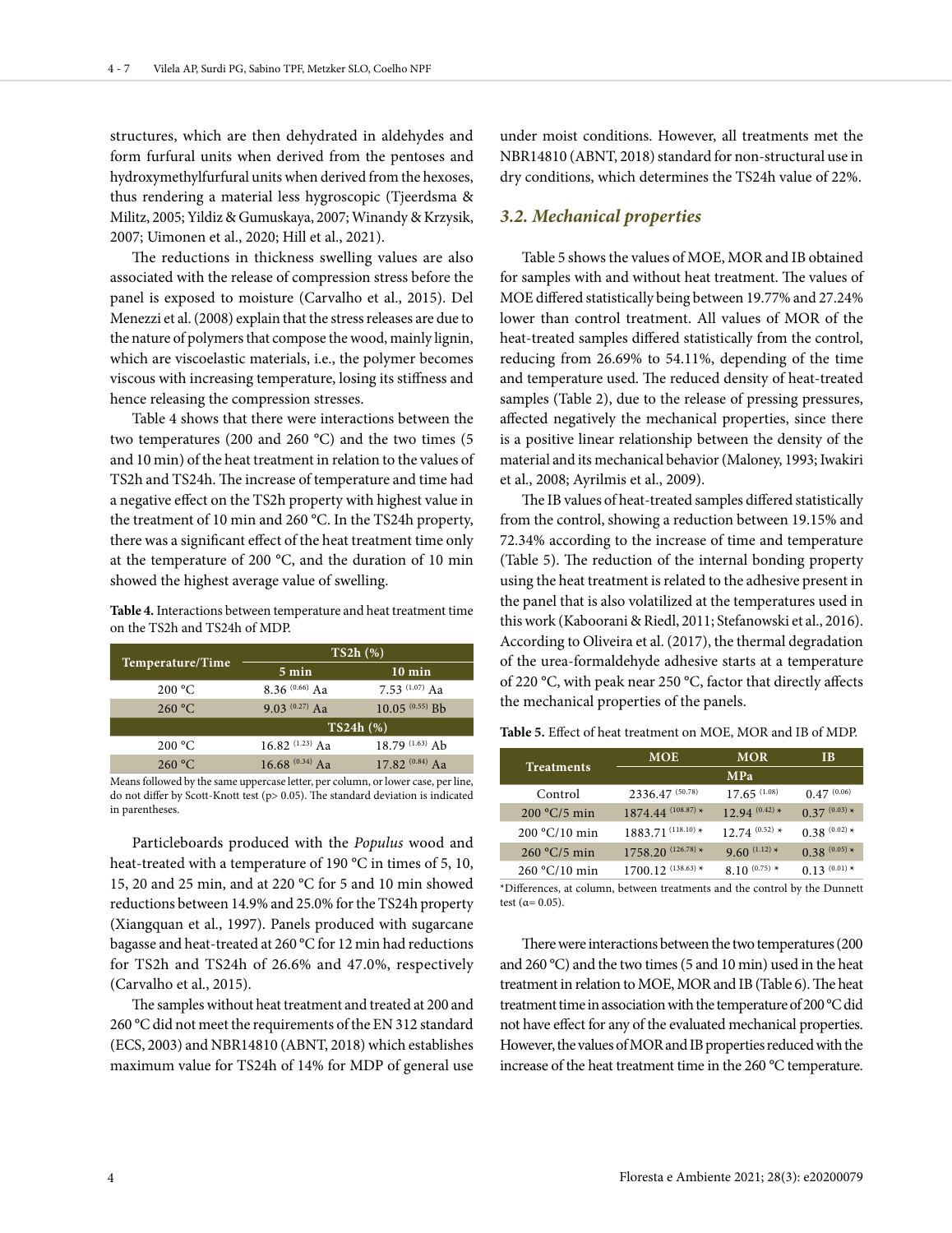**Table 6.** Interactions between temperature and heat treatment time on the MOE, MOR and IB of MDP.

| Temperature/Time | MOE (MPa)                        |                                |
|------------------|----------------------------------|--------------------------------|
|                  | $5 \text{ min}$                  | $10 \text{ min}$               |
| 200 °C           | 1874.44 <sup>(108.34)</sup> Aa   | 1883.71 $(122.24)$ Aa          |
| 260 °C           | $1758.19$ <sup>(101.63)</sup> Aa | 1700.12 <sup>(143.05)</sup> Ba |
|                  | MOR (MPa)                        |                                |
| 200 °C           | 12.94 $(0.55)$ Aa                | 12.74 $(0.59)$ Aa              |
| 260 °C           | $9.59^{(0.97)}$ Ba               | $8.10^{(0.66)}$ Bb             |
|                  | IB(MPa)                          |                                |
| 200 °C           | $0.37^{(0.03)}$ Aa               | $0.38(0.03)$ Aa                |
| 260 °C           | $0.38^{(0.04)}$ Aa               | $0.13^{(0.01)}$ Bb             |

Means followed by the same uppercase letter, per column, or lower case, per line, do not differ by Scott-Knott test (p> 0.05). The standard deviation is indicated in parentheses.

Changing from 200 °C to 260 °C temperature with 10 minutes of heat treatment duration had significant effect on all properties (MOE, MOR and IB). There was significant effect for the MOR property at the time of 5 min too. In both cases, the heat-treated panels at 260 °C obtained the lowest average values. The decrease in mechanical properties is associated with loss of panel mass caused by heating during heat treatment, as well as by the release of pressing stresses that promote the increase of empty spaces, acting as stress concentrators and decrease of panels density (Ayrilmis et al., 2009; Mendes et al., 2013a; Surdi et al., 2018).

Only heat-treated samples at a temperature of 260 °C for 10 min did not meet the established minimum value by EN312 standard (ECS, 2003) of 0.30 MPa and by NBR14810 (ABNT, 2018) of 0,35 MPa for the internal bonding. The samples without heat treatment and treated at 200 °C in both times meet the requirements of the EN 312 (ECS, 2003) and NBR14810 (ABNT, 2018) which establishes minimum value for MOR of 11 MPa for MDP of internal use in dry conditions. For the MOE, only the samples without heat treatment (control) had a mean value higher than the minimum established value of 1950 MPa (ECS, 2003; ABNT, 2018) for use in moist conditions. However, all treatments met the NBR14810 (ABNT, 2018) and EN 312 (ECS, 2003) for non-structural use in dry conditions, which determines 1600 MPa for MOE.

## **4. CONCLUSIONS**

The heat treatment at temperature of 200 °C for 5 minutes was the most suitable for eucalyptus MDP, because the properties of TS2h and TS24h were improved and mechanical properties had smaller reductions.

For the dimensional stability of the samples, the temperature level had a greater influence in the first hours of immersion in water (TS2h), while for a longer period (TS24h) the heat treatment time was more effective. The temperature level influenced the mechanical properties more negatively than the heat treatment time.

Only the heat-treated samples at a temperature of 260 °C, in both treatment times, did not meet the requirements determined by the standards NBR14810 (ABNT, 2018) and EN 312 (ECS, 2003) for non-structural use in dry conditions.

## **ACKNOWLEDGMENTS**

The authors would like to thank the "Fundação de Amparo à Pesquisa do Estado de Minas Gerais (FAPEMIG), Conselho Nacional de Desenvolvimento Científico e Tecnológico (CNPq) and Coordenação de Aperfeiçoamento de Pessoal de Nível Superior (CAPES)".

# **SUBMISSION STATUS**

Received: 07 Oct. 2020 Accepted: 08 Jun. 2021 Associate editor: Geraldo Bortoletto Junior

## **CORRESPONDENCE TO**

Paula Gabriella Surdi Universidade Federal de Viçosa, Viçosa, MG, Brasil. e-mail: paulasurdi@gmail.com

#### **REFERENCES**

American Society for Testing and materials. *ASTM D1037: Standard test methods for evaluating properties of wood-base fiber and particle panel materials.* Philadelphia; 2012.

Associação Brasileira de Normas Técnicas. NBR 14810: Chapas de madeira aglomerada – requisitos. Rio de Janeiro; 2018.

Ayrilmis N, Laufenberg TL, Winandy JE. Dimensional stability and creep behavior of heat-treated exterior medium density fiberboard. European Journal of Wood and Wood Products 2009; 67: 287-295.

Ayrilmis N, Jarusombuti S, Fueangvivat V, Bauchongkol P. Effects of thermal treatment of rubberwood fibers on physical and mechanical properties of medium density fiberboard. Journal of Tropical Forest Science 2011; 23(1): 10-16.

Bekhta P. Effect of heat treatment on some physical and mechanical properties of birch plywood. European Journal of Wood and Wood Products 2020; 78: 683-691.

Borysiuk P, Jenczyk-Tolloczko I, Auriga R, Kordzikowski M. Sugar beet pulp as raw material for particleboard production. Industrial Crops and Products 2019; 141(1): 111829.

Carvalho AG, Mendes RF, Oliveira SL, Mendes LM. Effect of Postproduction Heat Treatment on Particleboard from Sugarcane Bagasse. Materials Research 2015; 18(1): 78-84.

Cavdar AD, Mengeloglu F, Karakus K, Tomak ED. Effect of Chemical Modification with Maleic, Propionic, and Succinic Anhydrides on Some Properties of Wood Flour Filled HDPE Composites. BioResources 2014; 9(4): 6490-6503.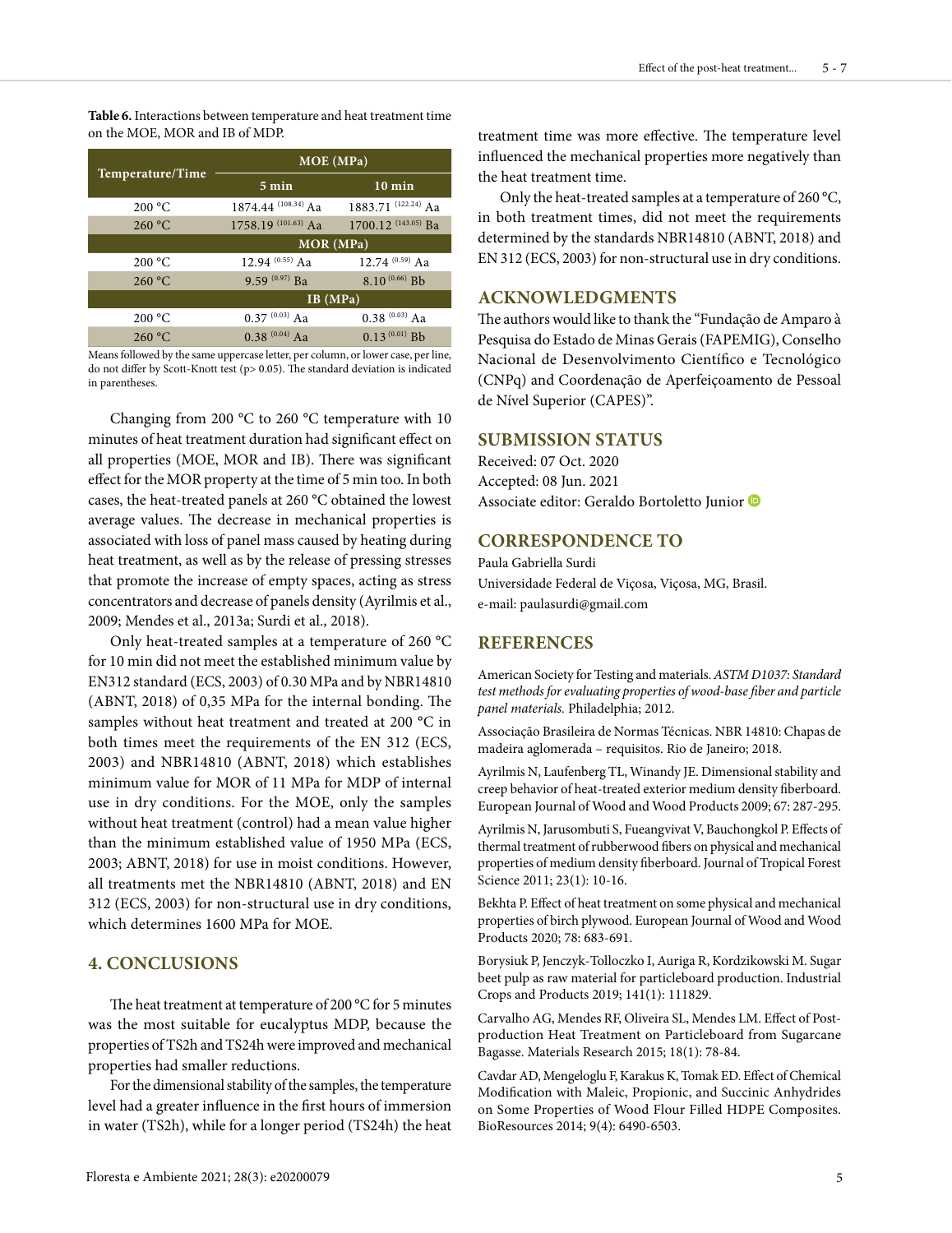Del Menezzi CHS, Ribeiro RB, Sterndat GH, Teixeira DE, Okino EYA. Effect of thermal post-treatment on some surface related properties of oriented strandboards. Drvna Industrija 2008; 59(2): 61-67.

Del Menezzi CHS, Tomaselli I, Okino EYA, Teixeira DE, Santana MAE. Thermal modification of consolidated oriented strand boards: effects on dimensional stability, mechanical properties, chemical composition and surface color. European Journal of Wood and Wood Products 2009; 67(4): 383-396.

Deutsches Institut Für Normung. DIN 52362: Testing of wood chipboards, bending test, determination of bending strength. Germany; 1982.

European Committee for Standardization. EN 312: Particleboard: specifications. Bruxelas; 2003.

Figueroa MJM, Moraes PD. Comportamento da madeira a temperaturas elevadas. Ambiente Construído 2009; 9(4): 157-174.

Food and Agriculture Organization – FAO. FAOSTAT: Forestry production and trade (2020). Available from: http://www.fao.org/ faostat/en/#data/FO.

Hill C, Altgen M, Rautkari L. Thermal modification of wood—a review: chemical changes and hygroscopicity. Journal of Materials Science 2021; https://doi.org/10.1007/s10853-020-05722-z.

Indústria Brasileira de Árvores – IBÁ. Relatório 2019: ano base 2018. 80p. Brasília: 2019.

Iwakiri S, Stinghen ABM, Silveira EL, Zamarian EHC, Prata JG, Bronoski M. Influência da massa específica sobre as propriedades mecânicas de painéis aglomerados. Floresta 2008; 38(3): 487-493.

Kaboorani A, Riedl B. Improving performance of polyvinyl acetate (PVA) as a binder for wood by combination with melamine based adhesives. International Journal of Adhesion and Adhesives 2011; 31: 605-611.

Kocaefe D, Poncsak S, Tang J, Bouazara M. Effect of heat treatment on the mechanical properties of North American jack pine: thermogravimetric study. Journal of Materials Science 2010; 45: 681-687.

Lee SH, Lum WC, Zaidon A, Maminski M. Microstructural, mechanical and physical properties of post heat-treated melaminefortified urea formaldehyde-bonded particleboard. European Journal of Wood and Wood Products 2015; 73: 607-616.

Lee SH, Ashaari Z, Lum WC, Ang AF, Halip JA, Halis R. Chemical, physico-mechanical properties and biological durability of rubberwood particleboards after post heat-treatment in palm oil. Holzforschung 2017; 72 (2): 159-167.

Lunguleasa A, Ayrilmis N, Spirchez C, Özdemir F. Investigation of the effects of heat treatment applied to beech plywood. Drvna Industrija 2018; 69(4): 349-355.

Majka J, Czajkowski Ł, Olek W. Effects of cyclic changes in relative humidity on the sorption hysteresis of thermally modified spruce wood. BioResources 2016; 11: 5265-6275.

Maloney TM. Modern particleboard and dry-process fiberboard manufacturing. San Francisco: M. Freeman; 1993.

Melo RR, Muhl M, Stangerlin DM, Alfenas RF, Rodolfo Junior F. (2018). Properties of particleboards submitted to heat treatments. Ciência Florestal 2018; 28(2), 776-783.

Mendes RF, Bortoletto Júnior G, Almeida NF, Surdi PG, Barbeiro IN. Effect of thermal treatment on properties of OSB panels. Wood Science and Technology 2013a; 47:243-256.

Mendes RF, Bortoletto Júnior G, Almeida NF, Surdi PG, Barbeiro IN. Effects of thermal pre-treatment and variables of production on properties of OSB panels of *Pinus taeda*. Maderas: Ciencia y tecnologia 2013b; 15(2): 141-152.

Mendes, RF, Baleeiro, NS, Mendes, LM, Scatolino, MV, Oliveira, SL, Protásio, TP. Particleboard Panels Produced with Different Radial Positions of Pinus oocarpa Wood. *Floresta e Ambiente* 2018; *25*(1): e00114514.

Narciso CRP, Reis, AHS, Mendes, JF, Nogueira ND, Mendes RF. Potential for the Use of Coconut Husk in the Production of Medium Density Particleboard. Waste and Biomass Valorization 2020; https://doi.org/10.1007/s12649-020-01099-x.

Nuopponen M, Vuorinen T, Jämsä S, Viitaniemi P. The effects of a heat treatment on the behavior of extractives in softwood studied by FTIR spectroscopic methods. Wood Science and Technology 2003; 37: 109-115.

Okino EYA, Teixeira DE, Del Menezzi CHS. Post-thermal treatment of oriented strandboard (OSB) made from Cypress (*Cupressus glauca* Lam.). Maderas: Ciencia y Tecnologia 2007; 9(3): 199-210.

Oliveira SL, Freire TP, Mendes LM, Mendes, RF. The Effect of Post-Heat Treatment in MDF Panels. Materials Research 2017; 20(1): 183-190.

Özgenç Ö, Durmaz S, Boyaci IH, Eksi-Kocak H. Determination of chemical changes in heat-treated wood using ATR-FTIR and FT Raman spectrometry. Spectrochimica Acta Part A: Molecular and Biomolecular Spectroscopy 2017; 171: 395-400.

Poncsák S, Shi SQ, Kocaefe D, Miller G. Effect of thermal treatment of wood lumbers on their adhesive bond strength and durability, J. Adhes. Sci. Technol 2007; 21(8): 745-754.

Ribeiro DP, Vilela AP, Silva DW, Napoli A, Mendes RF. Effect of Heat Treatment on the Properties of Sugarcane Bagasse Medium Density Particleboard (MDP) Panels. Waste and Biomass Valorization 2020; 11: 6429-6441.

Salca EA, Hiziroglu S. Evaluation of hardness and surface quality of different wood species as function of heat treatment. Materials and Design 2014; 62: 416-423.

Sivonen H, Maunu SL, Sundholm F, Jämsä S, Viitaniemi P. Magnetic Resonance Studies of Thermally Modified Wood. Holzforschung 2002; 56(6): 648-654.

Silva CMS, Vital BR, Carneiro ACO, Oliveira AC, Araújo SO, Magalhães MA. Energy properties of wood particles torrefied at different temperatures. Revista Árvore 2017; 41(4): e410404.

Silva CMS, Carneiro ACO, Vital BR, Figueiró CG, Fialho LF, Magalhães MA et al. Biomass torrefaction for energy purposes – Definitions and an overview of challenges and opportunities in Brazil. Renewable and Sustainable Energy Reviews 2018; 82: 2426-2432.

Soratto DN, Silva CM, Vital BR, Carneiro ACO, Bianche JJ, Boschetti WN et al. Effect of thermal treatment variables on the thermogravimetric properties of eucalypt wood. Maderas: Ciencia y tecnología 2020; 22(2): 241-250.

Stefanowski BK, Curling SF, Ormondroyd GA. Evaluating mould colonisation and growth on MDF panels modified to sequester volatile organic compounds. International Wood Products Journal 2016; 7: 188-194.